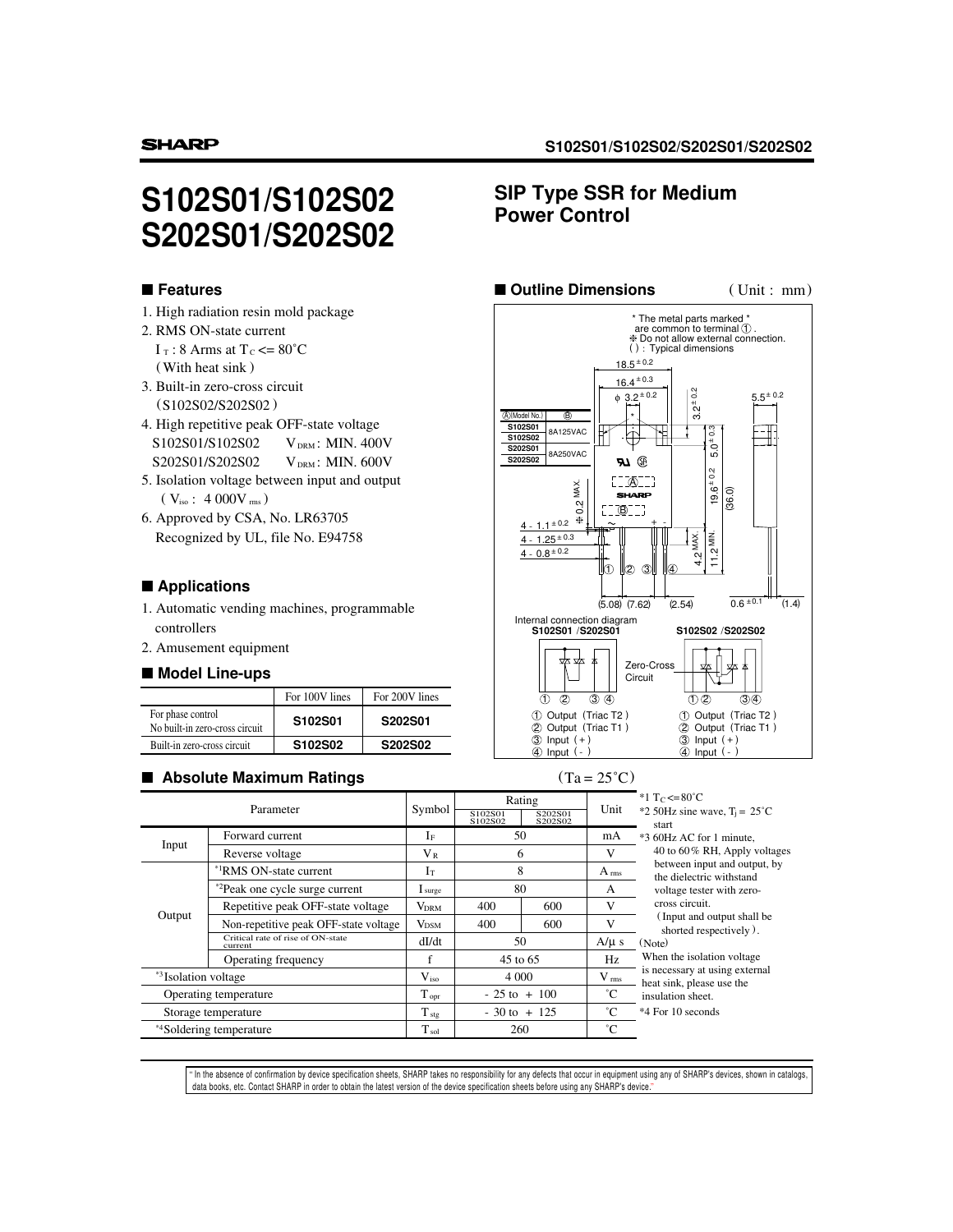# **SHARP**

# **S102S01/S102S02/S202S01/S202S02**

# ■ **Electro-optical Characteristics**

### $(Ta = 25^{\circ}C)$

| Parameter                                             |                                                           | Symbol             | Conditions    | MIN.                                                          | TYP.                     | MAX.                     | Unit                     |                    |
|-------------------------------------------------------|-----------------------------------------------------------|--------------------|---------------|---------------------------------------------------------------|--------------------------|--------------------------|--------------------------|--------------------|
|                                                       | Forward voltage                                           |                    | $V_F$         | $I_F = 20mA$                                                  |                          | 1.2                      | 1.4                      | V                  |
| Input                                                 | Reverse current                                           |                    | IR            | $V_R = 3V$                                                    | ۰                        | $\overline{\phantom{a}}$ | $10^{-4}$                | $\mathsf{A}$       |
| Output                                                | Repetitive peak OFF-state current                         |                    | <b>I</b> DRM  | $V_D = V_{DRM}$                                               |                          | $\overline{a}$           | $10^{-4}$                | $\mathsf{A}$       |
|                                                       | ON-state voltage                                          |                    | $V_T$         | Resistance load<br>$I_F$ = 20mA, I $_T$ = 2Arms               | $\overline{\phantom{a}}$ | $\overline{\phantom{a}}$ | 1.5                      | $V$ <sub>rms</sub> |
|                                                       | Holding current                                           |                    | $I_H$         |                                                               |                          | ۰                        | 50                       | mA                 |
|                                                       | Critical rate of rise of OFF-state voltage                |                    | dV/dt         | $V_D = 2/3 \cdot V_{DRM}$                                     | 30                       | $\overline{\phantom{a}}$ | $\overline{\phantom{a}}$ | $V/\mu s$          |
|                                                       | Critical rate of rise of commutating<br>OFF-state voltage |                    | $(dV/dt)_C$   | $T_i = 125^{\circ}C$ , dI $T/dt = -4.0$ A/ms,<br>$V_D = 400V$ | 5                        |                          | $\overline{\phantom{a}}$ | $V/\mu s$          |
|                                                       | Zero-cross voltage                                        | S102S02<br>S202S02 | $V_{OX}$      | $I_F = 8mA$                                                   |                          |                          | 35                       | V                  |
| Transfer<br>charac-<br>teristics                      | Minimum                                                   | S102S01<br>S202S01 |               | $V_D = 12V$ , $R_L = 30\Omega$                                | $\overline{a}$           | $\overline{\phantom{a}}$ | 8                        | mA                 |
|                                                       | trigger<br>current                                        | S102S02<br>S202S02 | $I_{FT}$      | $V_D = 6V$ , $R_L = 30\Omega$                                 | $\overline{\phantom{a}}$ | $\overline{\phantom{a}}$ | 8                        | mA                 |
|                                                       | Isolation resistance                                      |                    | $R_{\rm ISO}$ | DC500V, 40 to 60 % RH                                         | $10^{10}$                | $\overline{\phantom{a}}$ | ۰                        | Ω                  |
|                                                       | Turn-on                                                   | S102S01<br>S202S01 |               | $AC$ 50Hz                                                     |                          | $\overline{\phantom{a}}$ | 1                        | ms                 |
|                                                       | time                                                      | S102S02<br>S202S02 | $t_{on}$      |                                                               |                          | $\overline{\phantom{a}}$ | 10                       | ms                 |
|                                                       | Turn-off time                                             |                    | $t_{\rm off}$ |                                                               | ۰                        | $\overline{\phantom{a}}$ | 10                       | ms                 |
| Thermal resistance<br>(Between junction and case)     |                                                           | $R_{th(j-c)}$      |               | ۰                                                             | 4.5                      | ٠                        | $\degree$ C/W            |                    |
| (Between junction and ambience)<br>Thermal resistance |                                                           | $R_{th(j - a)}$    |               |                                                               | 40                       |                          | $\degree$ C/W            |                    |





- 
- (1) With infinite heat sink<br>
(2) With heat sink  $(200 \times 200 \times 2 \text{ mm})$  Al plate<br>
(3) With heat sink  $(100 \times 100 \times 2 \text{ mm})$  Al plate<br>
(4) With heat sink  $(75 \times 75 \times 2 \text{ mm})$  Al plate<br>
(5) With heat sink  $(50 \times 50 \times 2 \text{ mm})$  Al
- 
- 
- 
- (Note) With the Al heat sink set up vertically,tighten the device at the center of the Al heat sink conductive silicone grease on the heat sink mounting plate. Forcible cooling shall not be carried out. with a torque of  $0.4N \cdot m$  and apply thermal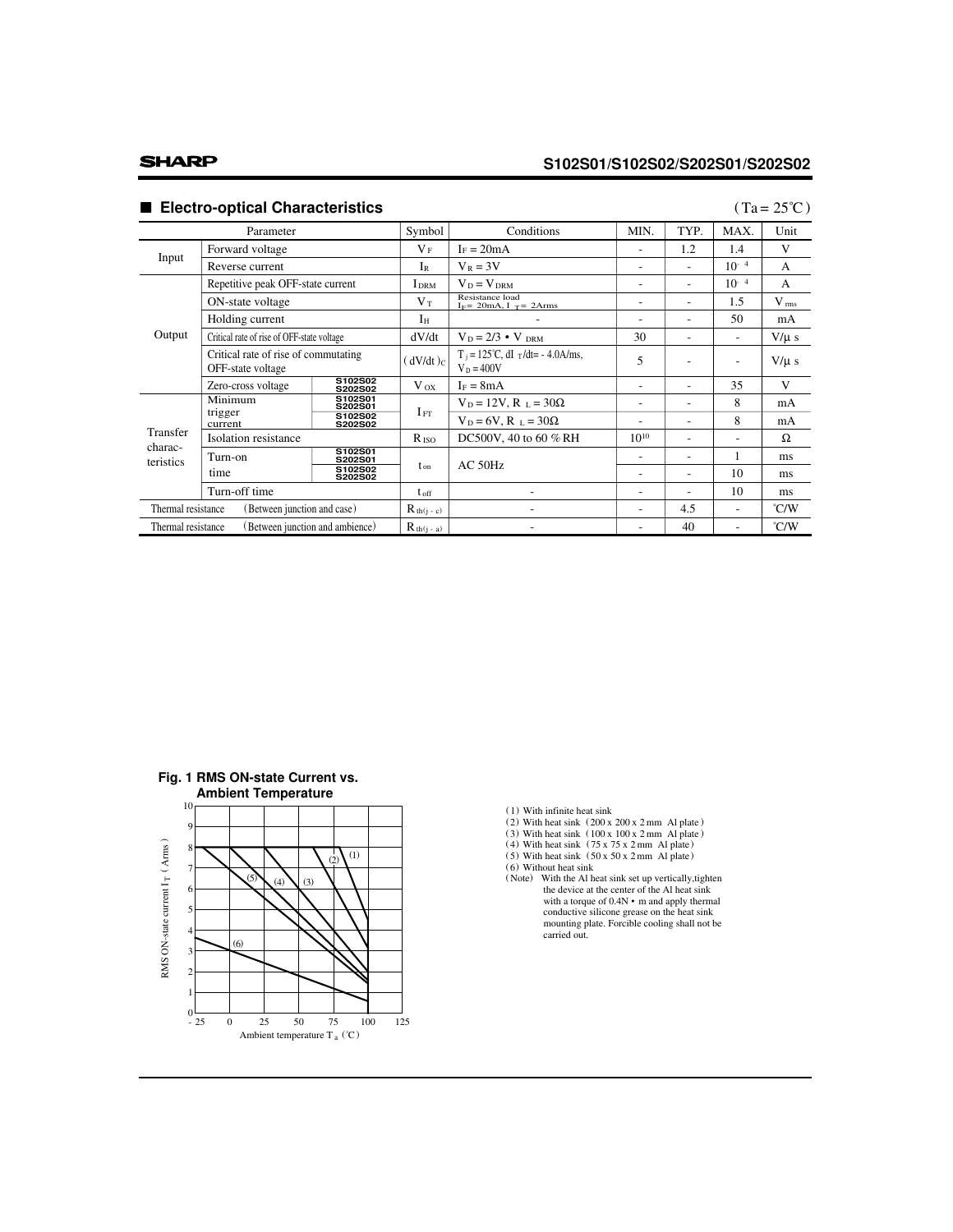### **SHARP**







**Fig. 6 Maximum ON-state Power Dissipation vs. RMS ON-state Current (Typical Value)**







**Fig. 5 Surge Current vs. Power-on Cycle**



**Fig. 7 Minimum Trigger Current vs. Ambient Temperature (Typical Value)**